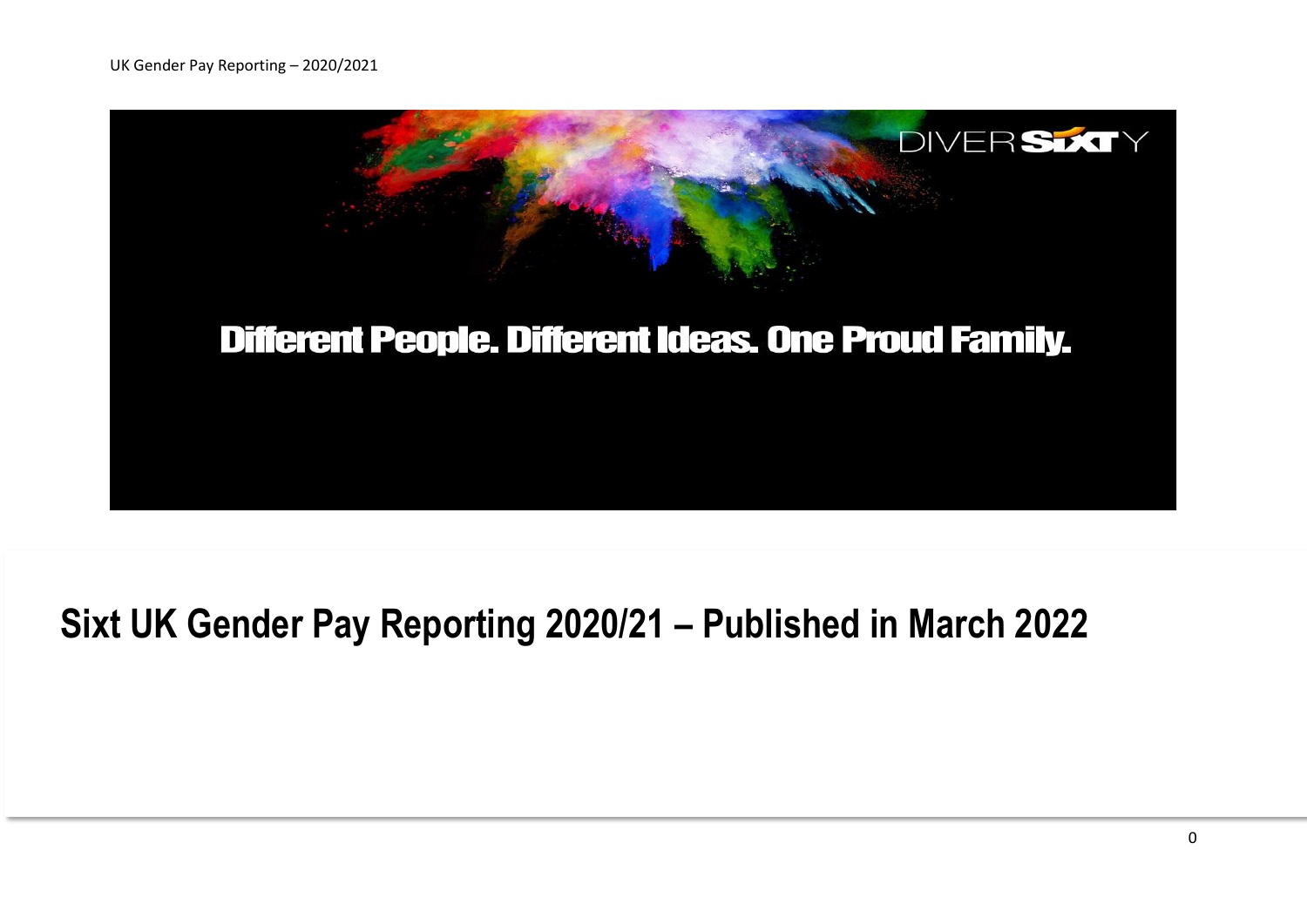

# **2020/21 UK Gender Pay Gap Report**

# **Foreword**

For the 5<sup>th</sup> year running Sixt UK looked forward to working through our Gender Pay Report.

As a business this gives us an opportunity to review how and where we offer opportunities for advancement and to ensure we are inclusive across the whole of the business.

We hope through regular reporting our results will demonstrate our commitment to equal opportunities and the measures we put in place to support this vision.

### **What is the gender pay gap?**

The gender pay gap is several average calculations that are designed to measure the difference between the average earnings of men and woman across the whole of an organisation. They are expressed as numbers that show the percentage of male earnings, e.g. men earn 1% more than women.

#### **Is this the same as equal pay?**

Equal pay is covered by the Equality Act 2010, and states that men and women jobs should be compensated equally for work of an equal value. The gender pay gap information instead will show the distribution of male and females throughout our pay hierarchy and will help to identify where there are opportunities for Sixt to amend working practises to ensure inclusivity.

#### **About Sixt UK**

At Sixt UK we are passionate about targets and ensuring our employees feel that they make a positive contribution to our end goal of reaching our business targets. We believe everyone has a role to play in the businesses success story and we have measures in place to ensure that our people are rewarded fairly for the contribution they provide.

#### **Why has this been introduced?**

Gender pay reporting has been introduced to provide transparency of pay as part of the government's initiative to ensure women are represented equally in the workplace.

#### **What year do the figures relate to?**

These figures relate to the reporting year of 2020 - 2021. The pay figures are taken from a snapshot date of April  $5<sup>th</sup>$ , 2021, and the bonus figures relate to employees who were employed from April 2020- April 2021.



# **MALES – 77.6%**

*The split of gender across Sixt UK for our reporting year 2020 – 2021.*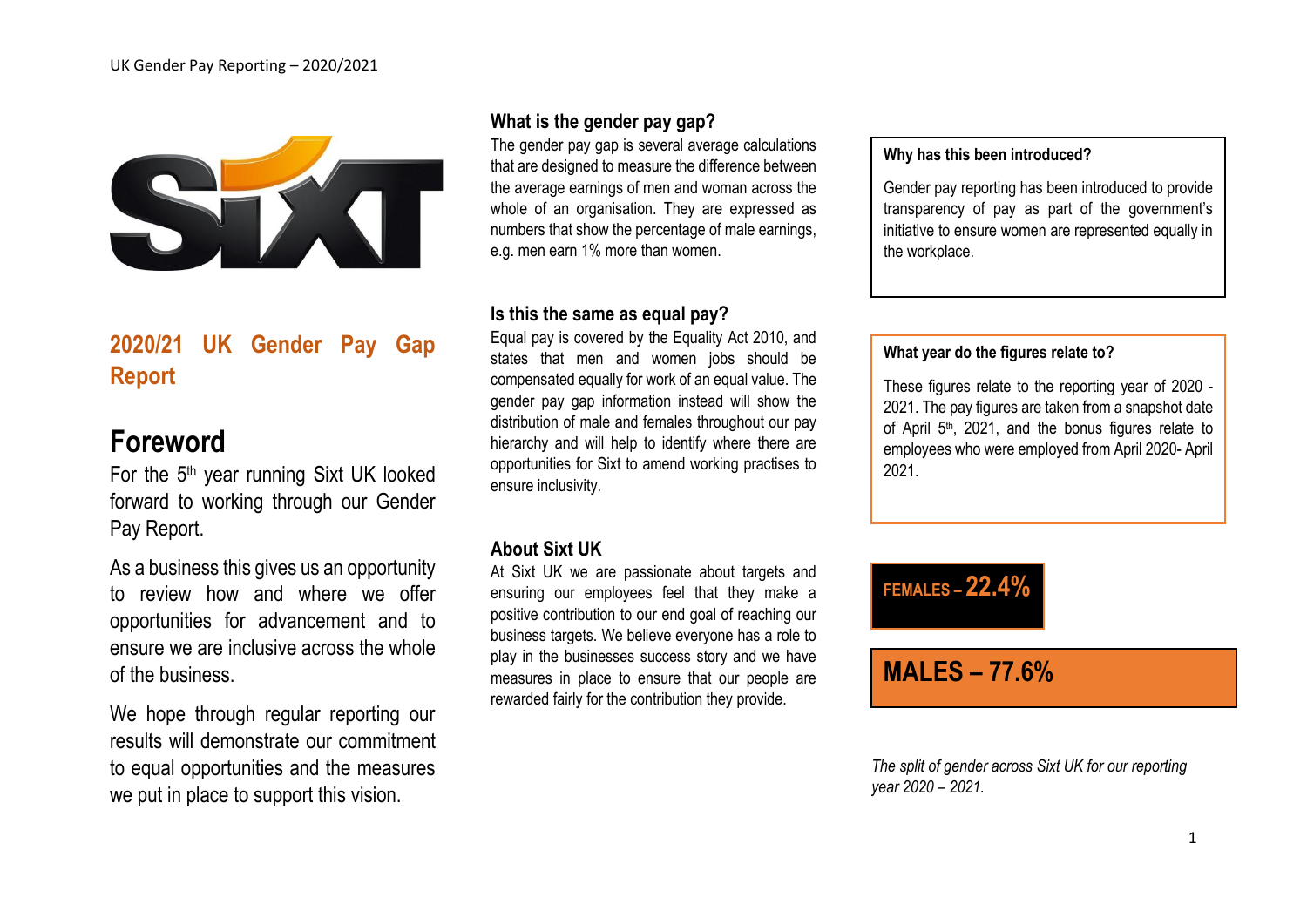### **What is our Gender pay gap?**

We continue to work hard to give internal employees and external candidates the opportunity to progress into senior roles. We are proud that throughout our senior leadership team we currently have a good representation of females, and we look forward to reporting on this in the future. Our continued challenge is how we can increase the number of females applying and being successful in our entry level roles and in our operational middle management positions. These roles are currently dominated by male employees.

#### **Methodology**

As we employ over 250 people, we are required to submit our gender pay gap calculations in line with UK legislation. There are six main calculations which aim to show the distribution of males and females throughout the organisations pay and bonus hierarchy in order to identify any disparity.

This year, as a continued result of the Covid-19 impact, a proportion of our employees having been on Furlough on the snapshot date. Whilst we looked at data of in total 299 "relevant employees" in reporting our bonus pay gap, only 134 employees were classified as "full-pay relevant employees" and included in the reporting of our hourly gender pay gap.

# **Key Data**

Information presented below relates to Sixt Rent a car UK, for years 2020 – 2021

**Proportion of males and females by pay quartile (%)** 

| <b>Mean and Median Gender Pay Gap</b>             | <b>Mean</b> | <b>Median</b>        |
|---------------------------------------------------|-------------|----------------------|
|                                                   | $-7.8\%$    | $-17.5\%$            |
| <b>Mean and Median Bonus Gap</b>                  |             |                      |
|                                                   | $35.8\%$    | 22.3%                |
| Proportion of males and females receiving a bonus |             |                      |
|                                                   |             |                      |
|                                                   |             | <b>Males - 59.5%</b> |

**Females - 89.6%**

|                              | Male  | <b>Female</b> |
|------------------------------|-------|---------------|
|                              |       |               |
| <b>Upper Quartile</b>        | 67.6% | 32.4%         |
| <b>Upper Middle Quartile</b> | 84.8% | 15.2%         |
| <b>Lower Middle Quartile</b> | 82.4% | 17.6%         |
| <b>Lower Quartile</b>        | 75.8% | 24.2%         |